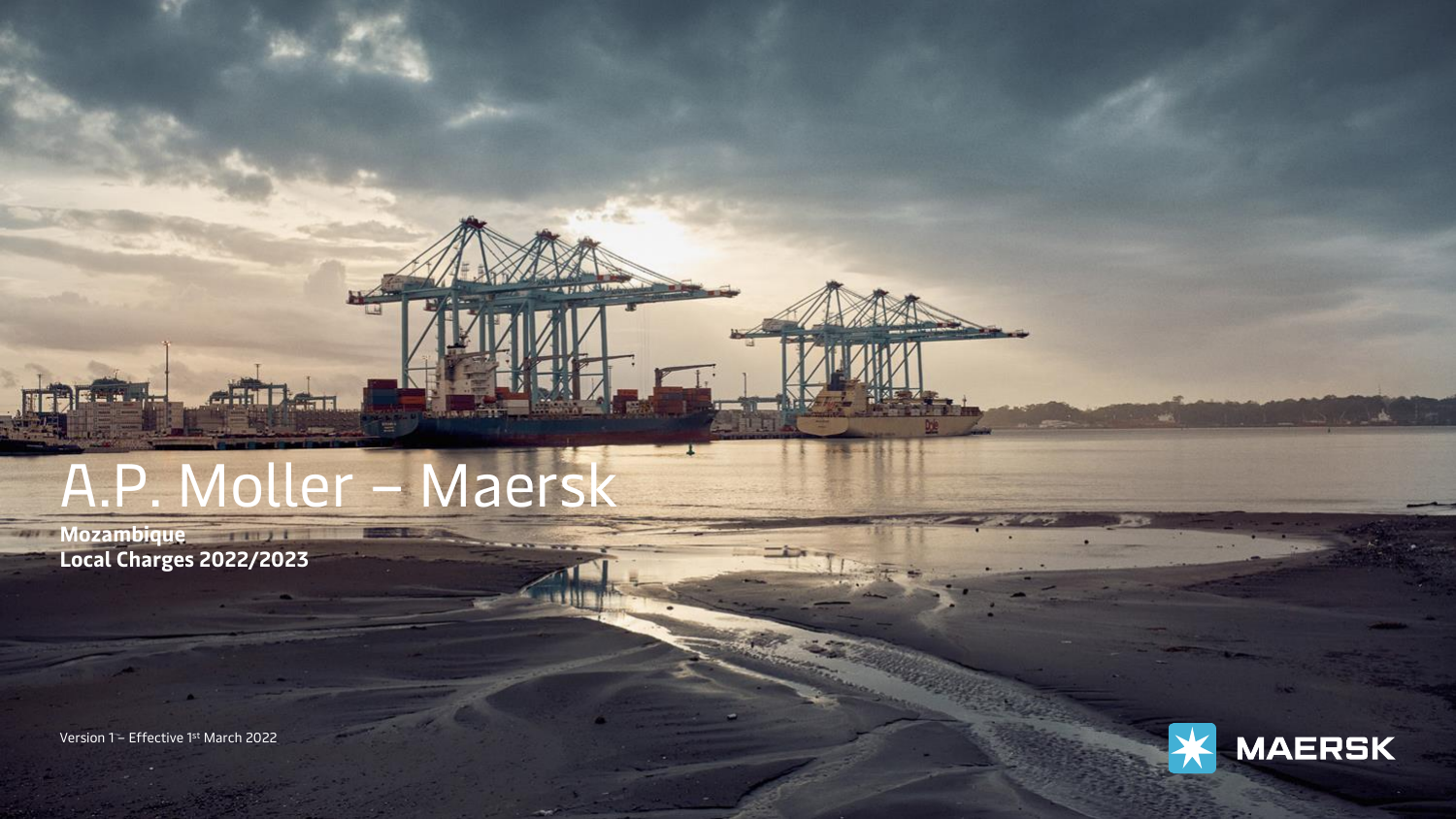#### Table of Contents

#### Dear Valued Customer,

•

- • In order to give you a complete overview of our local charges and shipping line detention charges we are presenting the following summary. This document provides amounts and explanations for each charge making it easier for you to verify your Maersk invoices. Mandatory Charges such as : OHC, ODF, EXP will be communicated in a separate advisory.
- Export Local Charges
- Import Local Charges
- Export Detention Charges
- Import Detention Charge
- Demurrage Terms & Conditions
- Demurrage Charges

- Third party surcharges will be subject to change throughout the year
- 30 days written notice will be provided for amendments to this published tariff (excluding 3rd party surcharges)
- The charges listed in this booklet are effective: 01/03/2022 28/02/2023





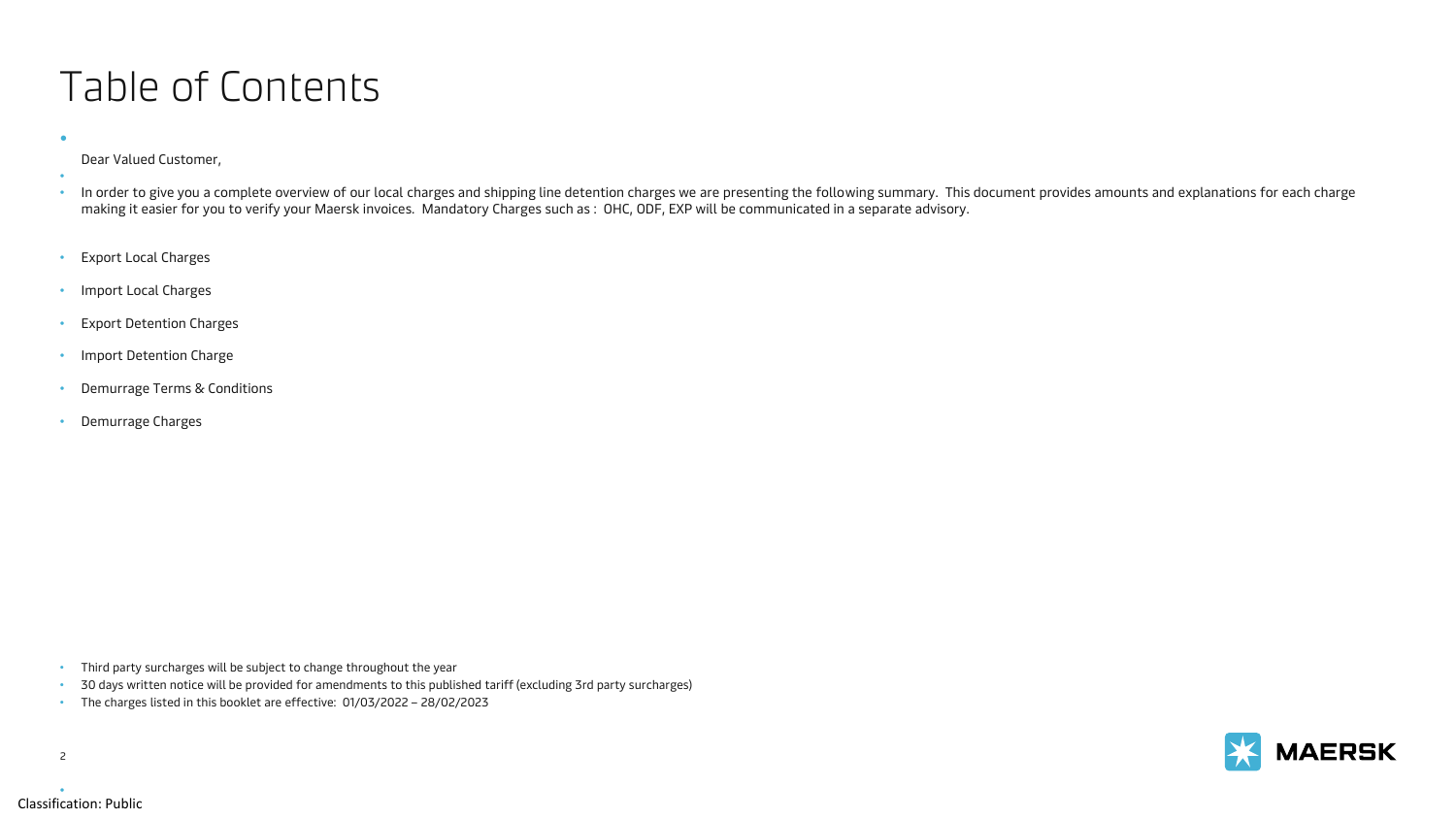#### Export Local Charges

The following surcharges are applicable either at the customers request or due to penalties incurred on shipments from Mozambique, Maputo, Malawi, Zambia & Zimbabwe

| <b>Charge Code</b> | <b>Charge Name</b>                     | <b>Per 20'</b>  | <b>Per 40'</b>  | Per B/L        | <b>Description &amp; Application</b>                                                                                                                                                                                                                                                                                                                                                                                                                                     |
|--------------------|----------------------------------------|-----------------|-----------------|----------------|--------------------------------------------------------------------------------------------------------------------------------------------------------------------------------------------------------------------------------------------------------------------------------------------------------------------------------------------------------------------------------------------------------------------------------------------------------------------------|
| <b>CCL</b>         | Cancellation Fee - Beira               | <b>USD 250</b>  | <b>USD 250</b>  |                | This fee is applied to all cancelled bookings. The amount is be based on a fixed cancellation fee + any additional costs that<br>have arisen before the container was cancelled. The cancellation fee would also be applied in cases of:<br>1. Reduced number of containers in a booking 2. Change of Vessel 3. No show 4. Cancellation of Garment On Hanger and<br>other special equipment                                                                              |
| CCL                | Cancellation Fee - Durban              | <b>USD 50</b>   | <b>USD 50</b>   |                | This fee is applied to all cancelled bookings. The amount is be based on a fixed cancellation fee + any additional costs that<br>have arisen before the container was cancelled. The cancellation fee would also be applied in cases of:<br>1. Reduced number of containers in a booking 2. Change of Vessel 3. No show<br>4. Cancellation of Garment On Hanger and other special equipment                                                                              |
| <b>EXP</b>         | <b>Export Service Fee</b>              | <b>USD 50</b>   | <b>USD 50</b>   |                |                                                                                                                                                                                                                                                                                                                                                                                                                                                                          |
| <b>TLE</b>         | Electronic Cargo Release Service       |                 |                 | <b>USD 35</b>  | Also known as 'Telex' or 'Express' release, this releases the cargo at destination upon proof of identity of the receiver as<br>consignee. This is done once all 3 original BLs have been surrendered by the consignee, or an authorised agent of the<br>consignee, at another carrier's office location (not the discharge port). This service (TLE) is applied upon the customer's<br>request and gets added to the shipment only after the BLs have been surrendered. |
| <b>LDE</b>         | Late Documentation Fee - Export        |                 |                 | <b>USD 125</b> | This fee is to cover additional administration costs when the customer submits relevant Shipping Instructions (SI) and/or<br>mandatory Bill of Lading (B/L)/Transport Documentation (TPdoc) after the specified cut-off time for the shipment. This fee<br>is applied upon receipt of late SI/documents.                                                                                                                                                                 |
| <b>BLE</b>         | Transport Document Re-Issue Fee Export |                 |                 | <b>USD 350</b> | If you need a new set of bill of lading (BL), this surcharge covers the administrative cost associated with it. With this, you<br>are issued a BL in a location different from the point of origin. This also includes the reissuance of a BL if needed,                                                                                                                                                                                                                 |
| <b>WDF</b>         | Weight Discrepancy Fee                 |                 |                 | <b>USD 100</b> | Discrepancy between VGM and weight declared in shipping instruction (Shipping instruction weight + Container Tare<br>weight),<br>Declared VGM exceeds Max Gross Weight of the container as per "Container Safety Convention Plate" (excluding Shipper<br>Owned Container), or<br>Declared VGM is less than Tare Weight of the container.                                                                                                                                 |
| <b>WDF</b>         | Weight Discrepancy Fee                 | <b>USD 2000</b> | <b>USD 2000</b> |                |                                                                                                                                                                                                                                                                                                                                                                                                                                                                          |
| <b>MBF</b>         | <b>Manual Booking Fee</b>              |                 |                 | <b>USD 100</b> | A fee which covers the additional administration required by the carrier to process booking instructions received via non e-<br>channel. These are known as manual bookings.<br>Manual bookings are: fax, e-mail, posted mail, and telephone.                                                                                                                                                                                                                            |
| <b>MDF</b>         | Manual Documentation Processing Fee    |                 |                 | <b>USD 100</b> | This fee covers the additional administration required to process shipping instructions received via non e-channel. These<br>are known as manual booking channels. This will be in addition to the MBF charge if the shipment is also booked via<br>manual booking channels.                                                                                                                                                                                             |
| PA <sub>0</sub>    | Payer Amendment Fee Origin             |                 |                 | <b>USD 40</b>  | Charge applicable for change of prepaid payer or payment terms after the first prepaid invoice is issued by Carrier                                                                                                                                                                                                                                                                                                                                                      |

<u>and the second property</u>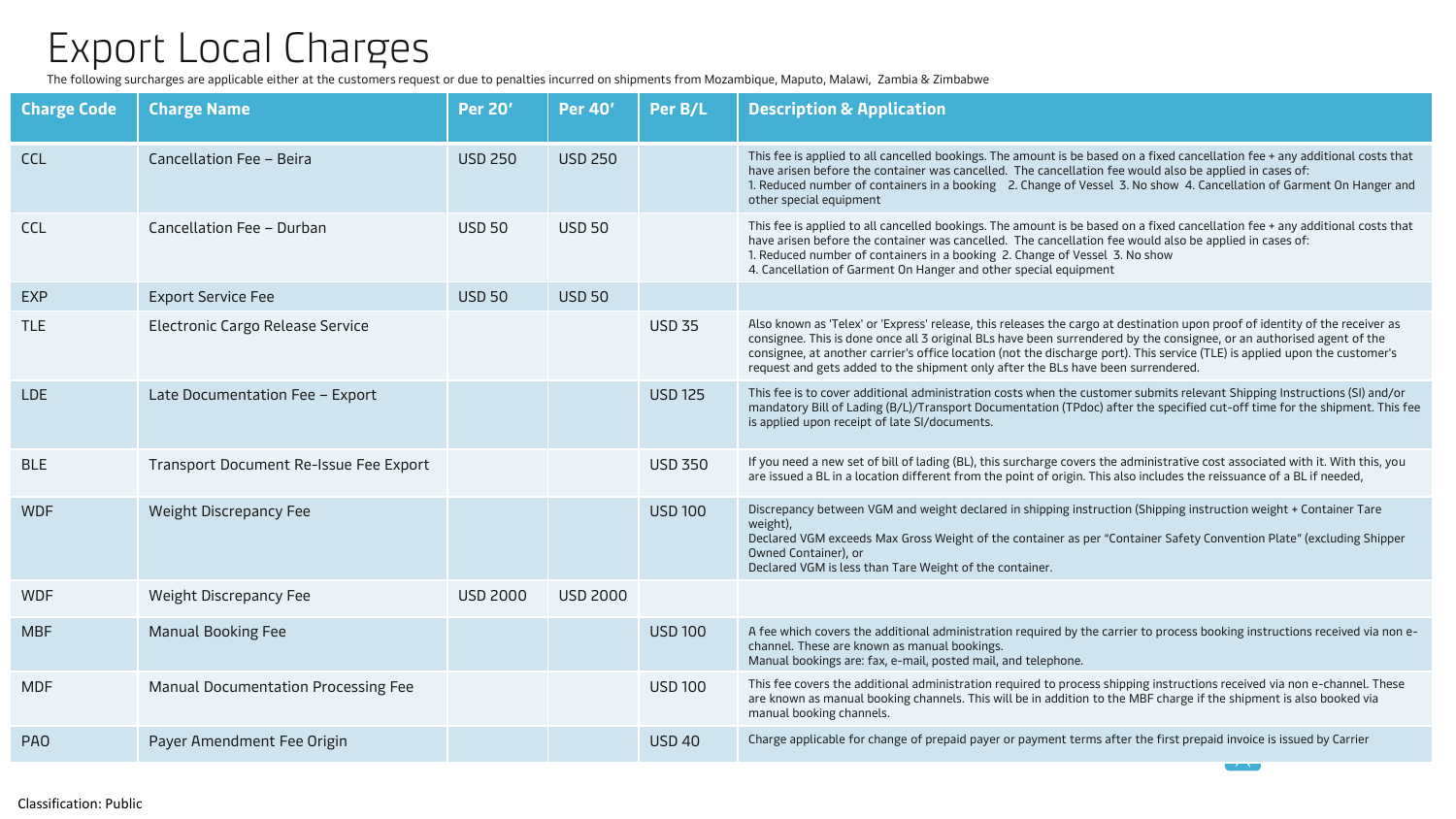## Import Local Charges

The following surcharges are applicable either at the customers request or due to penalties incurred on shipments from South Africa, Botswana, Lesotho, Swaziland, Zambia & Zimbabwe

| <b>Charge Code</b> | <b>Charge Name</b>                                                    | <b>Per 20'</b> | <b>Per 40'</b> | Per B/L        | <b>Description &amp; Application</b>                                                                                                                                                                                                                                                                                                                                                                                                                                       |
|--------------------|-----------------------------------------------------------------------|----------------|----------------|----------------|----------------------------------------------------------------------------------------------------------------------------------------------------------------------------------------------------------------------------------------------------------------------------------------------------------------------------------------------------------------------------------------------------------------------------------------------------------------------------|
| <b>PAD</b>         | Payer Amendment Destination                                           |                |                | <b>USD 40</b>  | Charge applicable for change of collect payer after the ETA of the final vessel.                                                                                                                                                                                                                                                                                                                                                                                           |
| TLI                | Electronic Cargo Release Import (South Africa,<br>Lesotho, Swaziland) |                |                | <b>USD 50</b>  | Also known as 'Telex' or 'Express' release, this releases the cargo at destination upon proof of identity<br>of the receiver as consignee. This is done once all 3 original BLs have been surrendered by the<br>consignee, or an authorised agent of the consignee, at another carrier's office location (not the<br>discharge port). This service (TLI) is applied upon the customer's request and gets added to the<br>shipment only after the BLs have been surrendered |
| <b>SWC</b>         | Switch Bill of Lading Document Fee                                    |                |                | <b>USD 50</b>  | If a customer requests for this service, the carrier can 'switch' transport documents such as BLs to show<br>new parties by issuing a second set of documents. A 'switch' protects the interests of the cargo<br>intermediary by preventing the shipper from being visible to the buyer                                                                                                                                                                                    |
| <b>BLI</b>         | Transport Document Re-Issue Fee Import                                |                |                | <b>USD 350</b> | If you need a new set of bill of lading (BL), this surcharge covers the administrative cost associated with<br>it. With this, you are issued a BL in a location different from the point of origin. This also includes the<br>reissuance of a BL if needed.                                                                                                                                                                                                                |

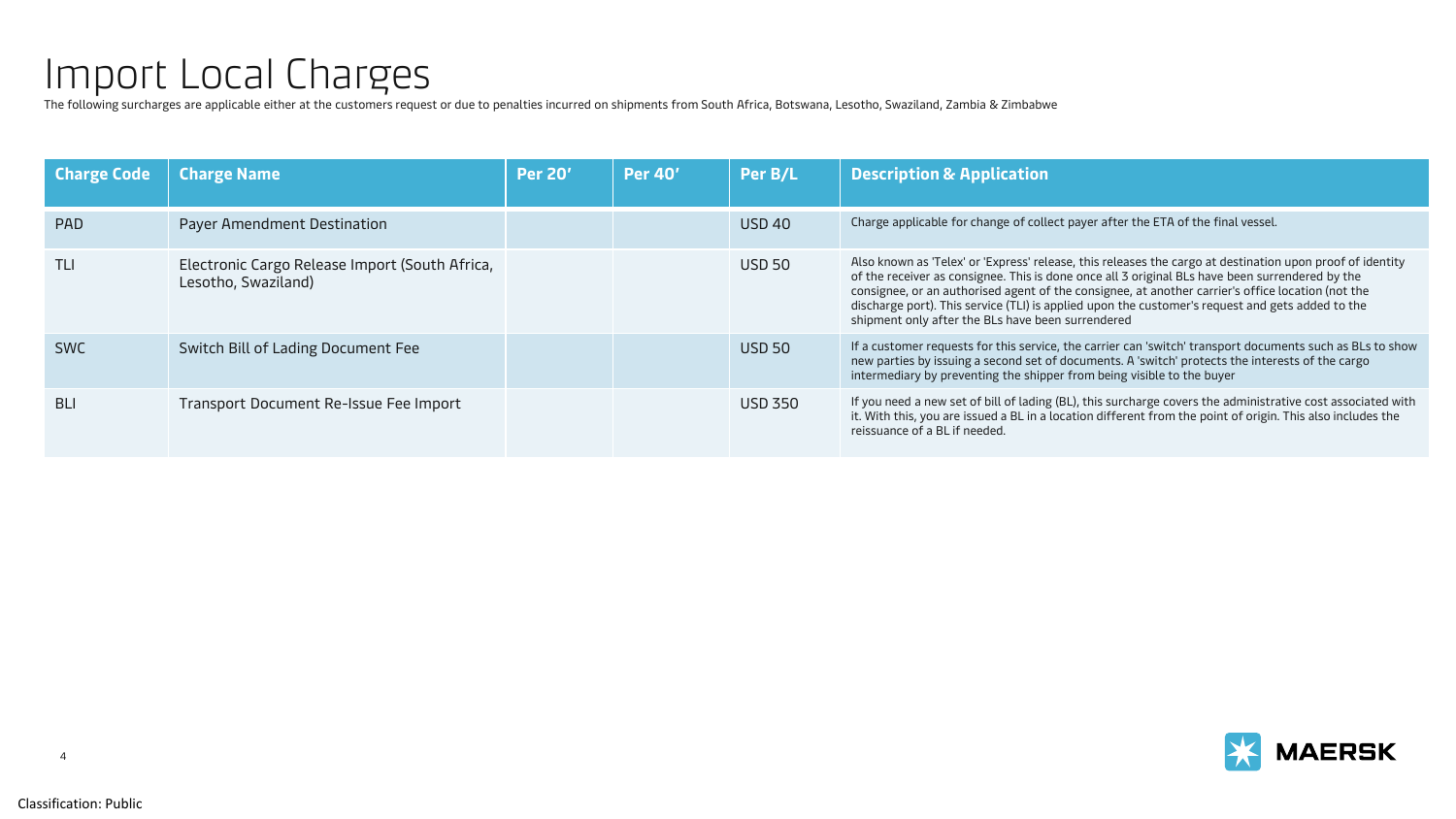### Export Detention

Detention Charges are applicable when the customer holds the line's equipment longer than the agreed free time, detention days are counted from gate-out empty to gate-in full minus free days. The following charges are pena surcharges when agreed free time has been exceeded and appear on applicable export shipments from Mozambique, Maputo, Malawi, Zimbabwe, Zambia .

| <b>Exports</b>                                 | <b>Free Time</b> | 20' Dry per<br>day | 20' Reef per<br>day | 40' Dry per<br>day | 40' Reef per<br>day | 20' Special/IMO<br>per day | 40' Special/IMO per<br>day |
|------------------------------------------------|------------------|--------------------|---------------------|--------------------|---------------------|----------------------------|----------------------------|
| Zambia, Zimbabwe, Malawi (Merchant<br>Haulage) | 18 days          | <b>USD 66</b>      | <b>USD 111</b>      | <b>USD 133</b>     | <b>USD 220</b>      | <b>USD 111</b>             | <b>USD 220</b>             |
| Zambia. Zimbabwe, Malawi (TBL) Truck           | 30 days          |                    |                     |                    |                     |                            |                            |
| Zambia. Zimbabwe, Malawi (TBL) Rail            | 7 days           |                    |                     |                    |                     |                            |                            |
| Mozambique                                     | 18 days          |                    |                     |                    |                     |                            |                            |
| Malawi via Durban                              | 15 days          |                    |                     |                    |                     |                            |                            |
| Zimbabwe, Malawi (Tobacco)                     | 30 days          | <b>USD 75</b>      |                     | <b>USD 150</b>     |                     |                            |                            |

#### Import Detention

Detention Charges are applicable when the customer holds the line's equipment longer than the agreed free time, detention days are counted from discharge to gate-in empty minus free days. The following charges are penalty surcharges when agreed free time has been exceeded and appear on applicable import shipments into Mozambique, Maputo, Malawi, Zimbabwe, Zambia

| <b>Imports</b>                                     | <b>Free Time</b>          | 20' Dry per<br>day | 20' Reef per<br>day | 40' Dry per<br>day | 40' Reef per<br>day | 20' Special/IMO<br>per day | 40' Special/IMO per<br>day |
|----------------------------------------------------|---------------------------|--------------------|---------------------|--------------------|---------------------|----------------------------|----------------------------|
| Zambia, Zimbabwe, Malawi,<br>(on Merchant Haulage) | 18 days                   | <b>USD 70</b>      | <b>USD 115</b>      | <b>USD 139</b>     | <b>USD 231</b>      | <b>USD 115</b>             | <b>USD 231</b>             |
| Zambia, Zimbabwe, Malawi, (TBL) Truck              | 30 days                   |                    |                     |                    |                     |                            |                            |
| Zambia, Zimbabwe, Malawi, (TBL) Rail               | 7 days                    |                    |                     |                    |                     |                            |                            |
| Mozambique                                         | 7 days DRY<br>3 days REEF |                    |                     |                    |                     |                            |                            |



5